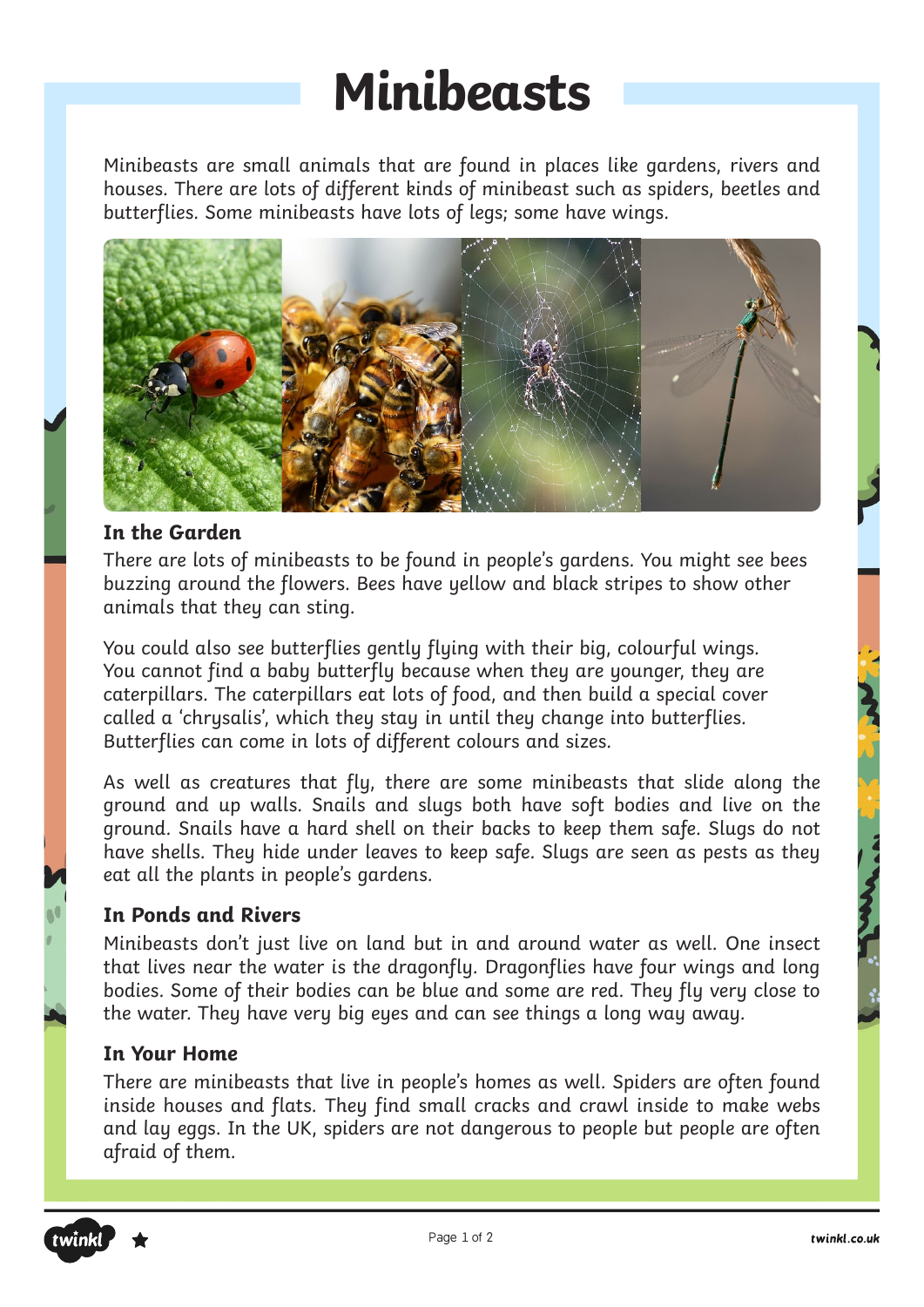Answer in full sentences.

1. Name one place where you could find a minibeast.

2. Where could you see a bee in a garden?

3. What is the difference between snails and slugs?

4. How many wings do dragonflies have?

5. Why do spiders come into houses?

6. Finish this sentence.

To help them see a long way, dragonflies have very big …

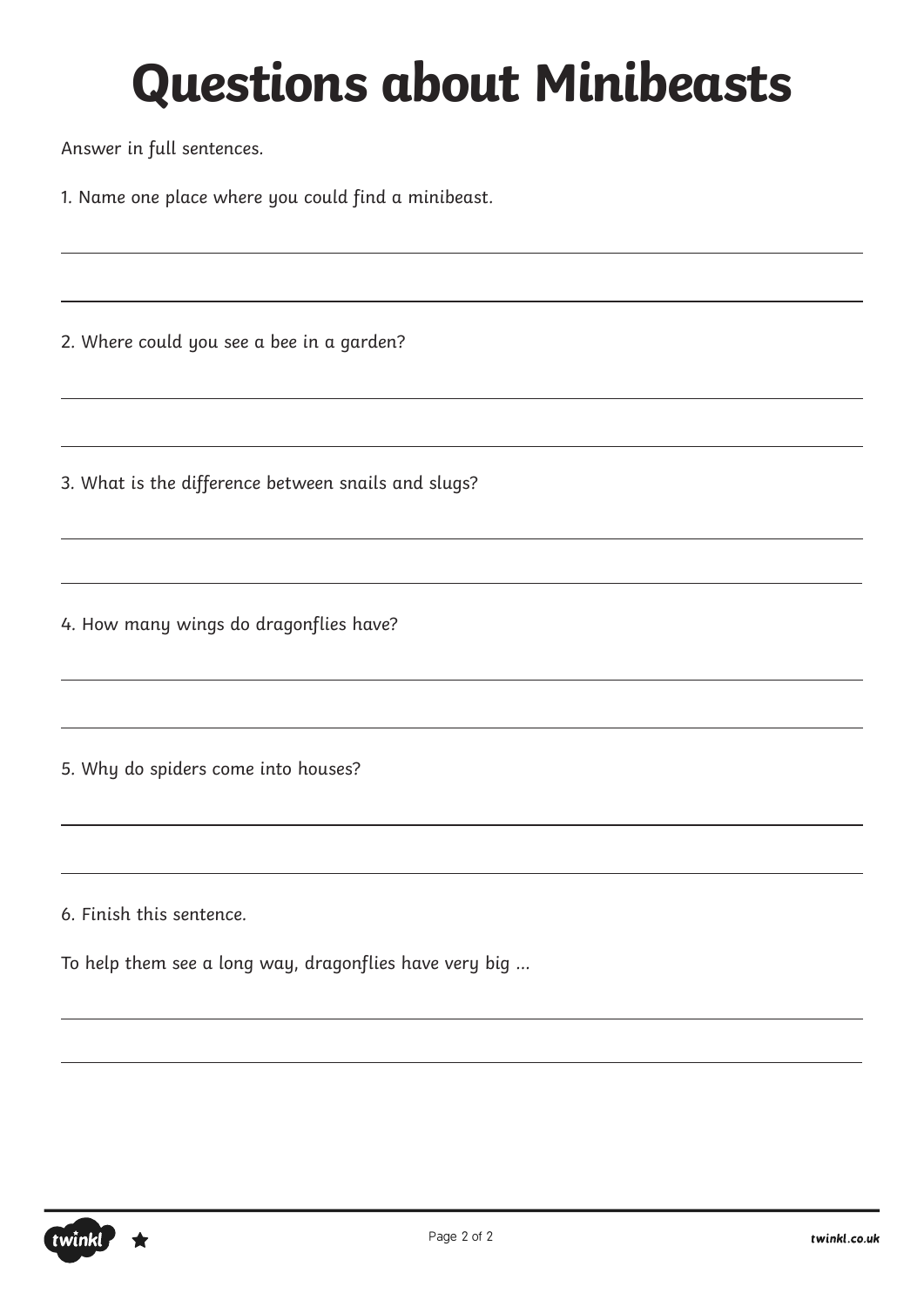### **Answers**

1. Name one place where you could find a minibeast.

**Children to include one of the following in their answer: pond, garden or house.**

- 2. Where could you see a bee in a garden? **You could find a bee near to flowers.**
- 3) What is the difference between snails and slugs?

**Snails have a shell but slugs do not.**

- 4. How many wings do dragonflies have? **Dragonflies have four wings.**
- 5. Why do spiders come into houses?

**Spiders come into houses to make webs and lay eggs.**

6. Finish this sentence.

To help them see a long way, dragonflies have very big **eyes.**

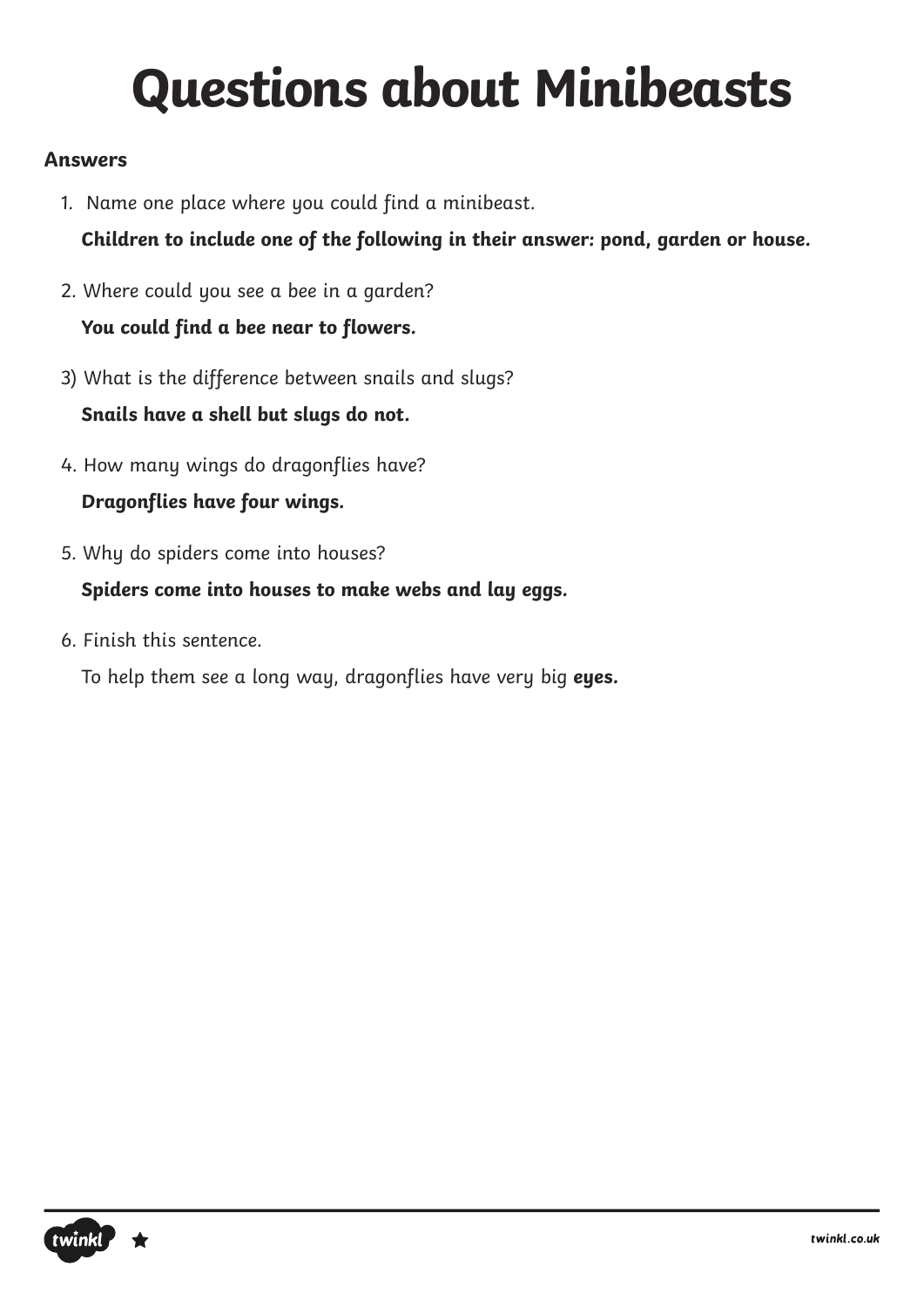### **Minibeasts**

Minibeasts are animals which can be found in many different environments. They are able to live in water, in the soil and in small cracks and openings. In the United Kingdom, there are well over 30,000 different kind of minibeast, such as stag beetles, caterpillars and snails. They can look very different. Some minibeasts, like butterflies, are able to fly, whereas others, like earthworms, move underground. There are species like caterpillars and millipedes that have longer bodies and a large number of legs, and live mostly on leaves.



#### **In the Garden**

Gardens hold many different species of minibeast. Bees are often found around flowers in gardens and local parks. They are important as they collect pollen to make honey and by moving from flower to flower, they help more flowers grow. If a garden has a hedge around it, you might be able to find a stag beetle underneath. These are the largest insects in Britain, and can grow up to 7cm long. They have a hard outer shell and very large jaws that look like the antlers on a deer's head. Not all beetles are this big. Most of the beetles that make a home in gardens are very small. Most beetles like to live in old, rotting leaves or bark so that they are not easily seen.

#### **In Ponds and Rivers**

Other habitats where minibeasts can be found in great quantities and variety are in ponds and rivers. There are creatures that live in or near water that are like the animals found in gardens. Leeches are very similar to slugs. They have soft, stretchy bodies but live their lives in swamps and rivers. Lots of minibeasts start as larvae (babies) in water and when they are fully-grown, they are able to fly or live on land. Insects like dragonflies and mayflies grow from larva into large, four-winged insects, which live on the reeds and grasses that surround the water.

#### **Staying Alive**

Most minibeasts do not have a skeleton like humans; they have a shell on the outside of their bodies to protect them. However, some minibeasts' bodies are only soft. These animals often try to hide or blend in with the plants around them so that they are not seen. The bodies of slugs are completely soft and birds and other predators can easily eat them. Snails carry a hard shell on their backs and are able to pull back into this shell if they feel threatened. Though it is not very popular in the UK, snails are eaten by people in some countries in the world.

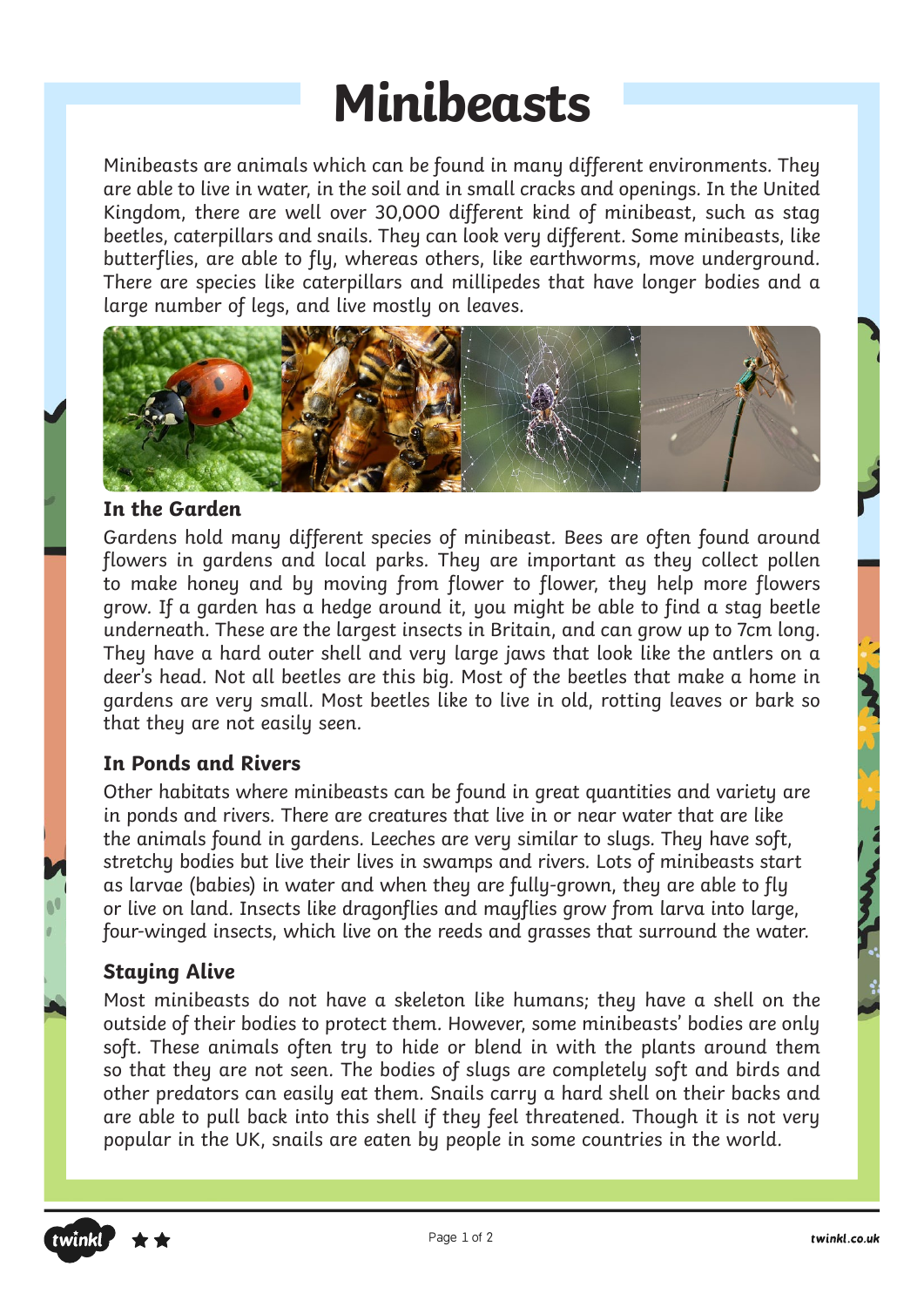Answer in full sentences.

1. How many different species of minibeast are found in the United Kingdom?

2. Name two features of millipedes.

3. How did stag beetles get their name?

4. How are the skeletons of most minibeasts different from humans?

5. What is a habitat?

6. What name is given to baby insects?

7. How do snails react if they are scared?

8. Which minibeasts have you spotted before? Where did you see them?

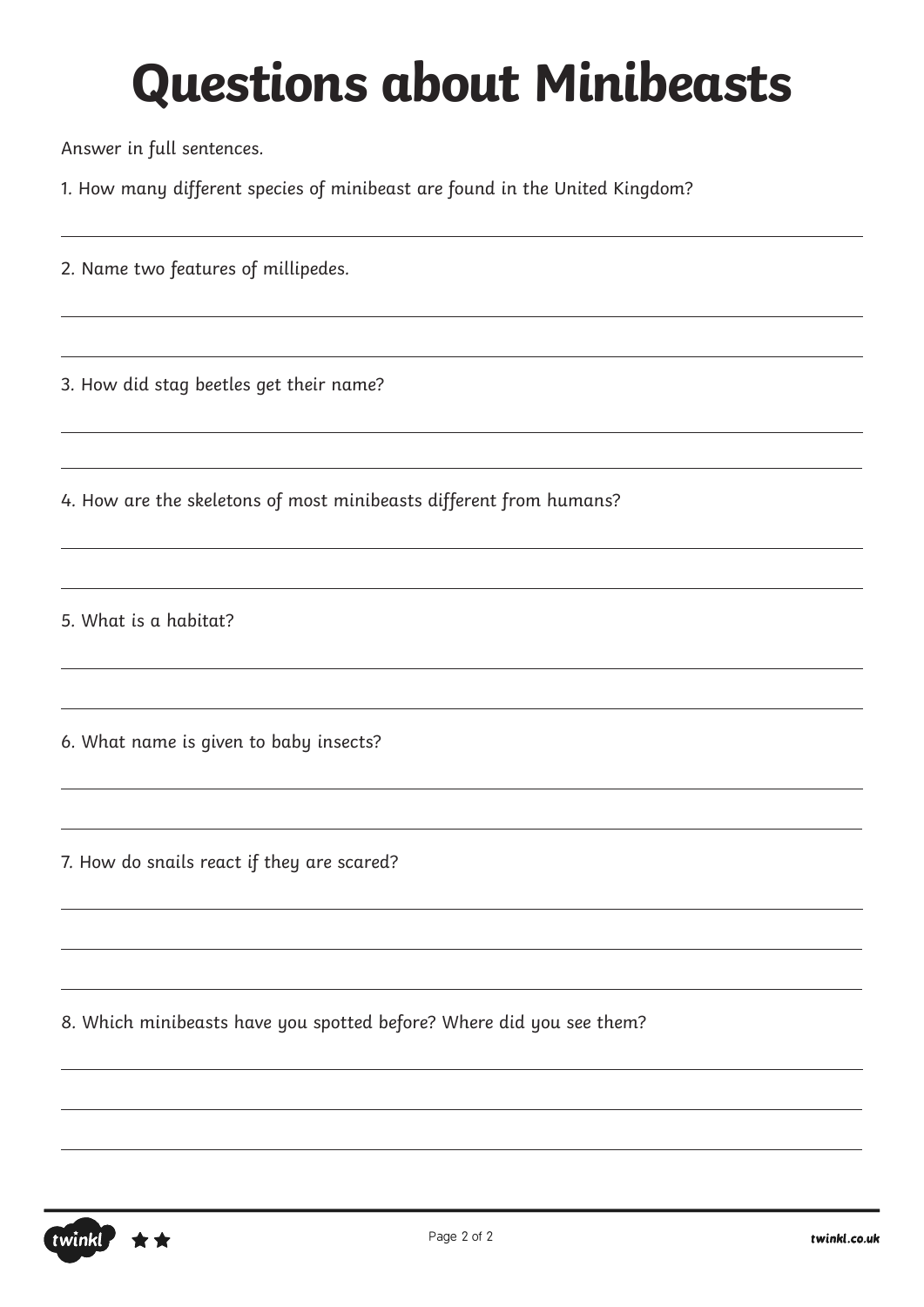### **Answers**

- 1. How many different species of minibeast are found in the United Kingdom? **There are over 30,000 different species in the United Kingdom.**
- 2. Name two features of millipedes. **Millipedes have long bodies and many legs.**
- 
- 3. How did stag beetles get their name?

**Stage beetles got their name as they have long jaws like the antlers of a deer.**

4. How are the skeletons of most minibeasts different from humans?

**Humans have a skeleton on the inside of their bodies; insects have a shell on the outside.**

5. What is a habitat?

**A habitat is where an insect / minibeast / other animal lives.**

- 6. What name is given to baby insects? **Baby insects are known as larvae.**
- 7. How do snails react if they are scared? **If a snail is scared, it hides back into its shell.**
- 8. Which minibeasts have you spotted before? Where did you see them? **Children to give an appropriate answer referring to minibeasts.**

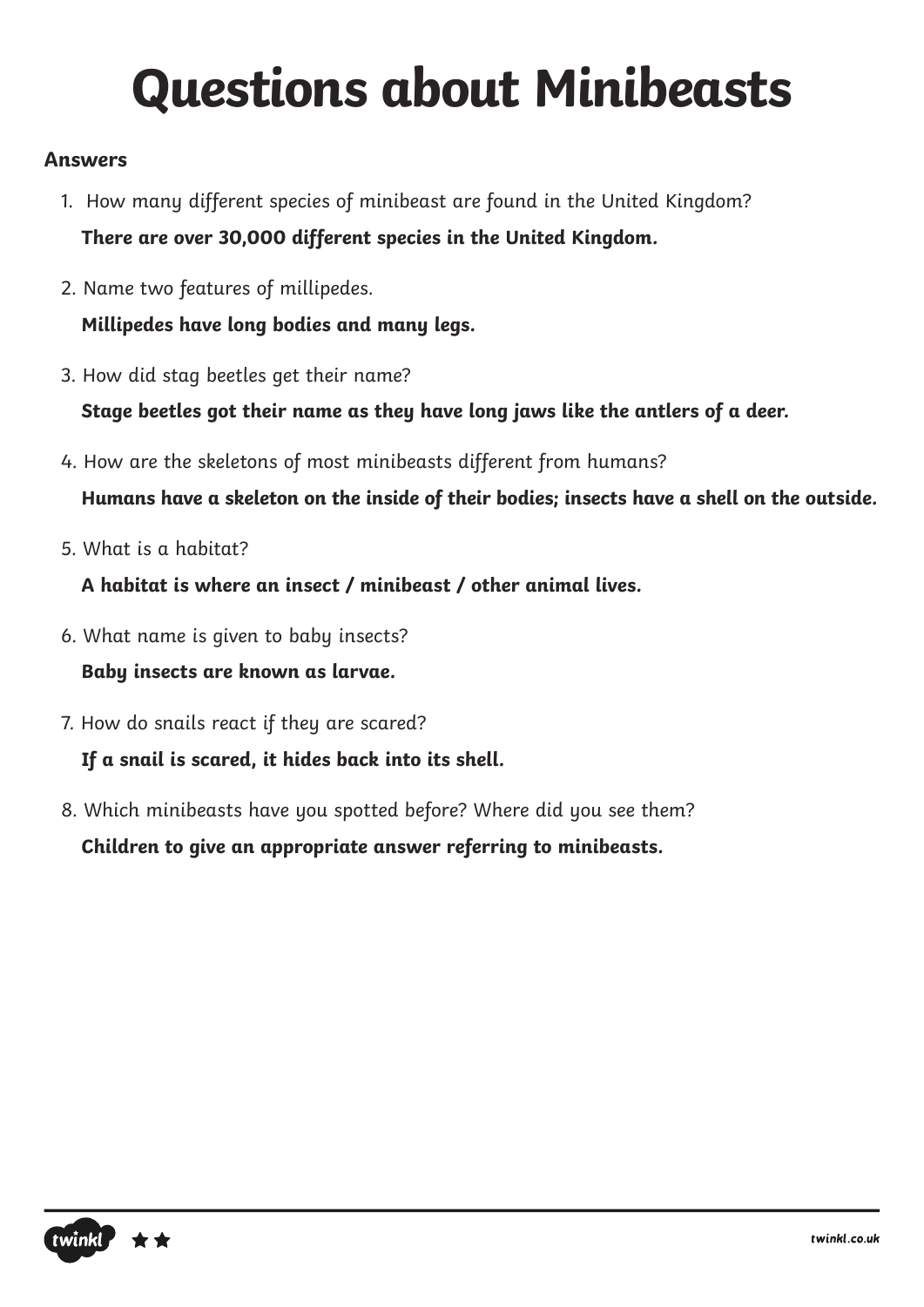### **Minibeasts**

Minibeasts are a group of animals that are all 'invertebrates'. This is a term for animals that do not have a backbone. Minibeasts can be found in many contrasting environments. They are able to survive and thrive in places that other animals wouldn't be able to, such as in tiny cracks in walls and within the soil beneath our feet. In the United Kingdom, there are well over 30,000 different species of minibeast, such as stag beetles, caterpillars and snails. The appearance of minibeasts can vary greatly. Some species, like ladybirds, are able open their shells to release wings, allowing them to fly. Other species such as earthworms are able to generate slime, which allows them to move easily underground. There are also species like caterpillars and millipedes that have elongated bodies and a large number of legs. Some are coloured to allow them to easily hide on leaves and branches.



#### **In the Garden**

Gardens hold a dizzying array of minibeasts. Honeybees and bumblebees are often found in the vicinity of flowering plants. They are incredibly important to the life of the garden as they collect pollen to make honey and by hopping from flower to flower, they transfer the pollen to the parts of the plant needed for more flowers and plants to grow. This is known as pollination.

Minibeasts need the right conditions in which to thrive. If a garden or park has a hedge skirting round it, you might be lucky enough to find a stag beetle. These are the largest insects in Britain, and can grow up to 7cm long. They have a hard outer shell, known as an exoskeleton, and large, extended jaws that look like the antlers on a deer's head. Finding a stag beetle is increasingly rare as they are quickly becoming extinct. Soon, this species will have disappeared from the United Kingdom forever. If you are on the hunt for beetles, the best places to find them are dark and moist. They especially like to hide in rotting wood and leaves, as they have food and also somewhere to live in safety.

#### **In Ponds and Rivers**

Minibeasts are also found in ponds and rivers. There are insects that spend their entire lives in or near water. Minibeasts tend to have brief lives, with most living much less than a year. A large number of minibeasts begin their lives as larvae (babies) born in water and then once they have matured to adulthood, they may then have the ability to fly or live on land. Insects like dragonflies and mayflies emerge from larvae, transforming into large, four-winged insects which spend the rest of their lives on the tall reeds and grasses that surround the water. Not all minibeasts that live in ponds and rivers are insects. Some spiders live in water. Because water spiders don't have gills they have a clever way to get the air they need to breathe. They spin webs on the surface and collect air bubbles to fill it. They use these air bubbles to breathe whenever they need to!

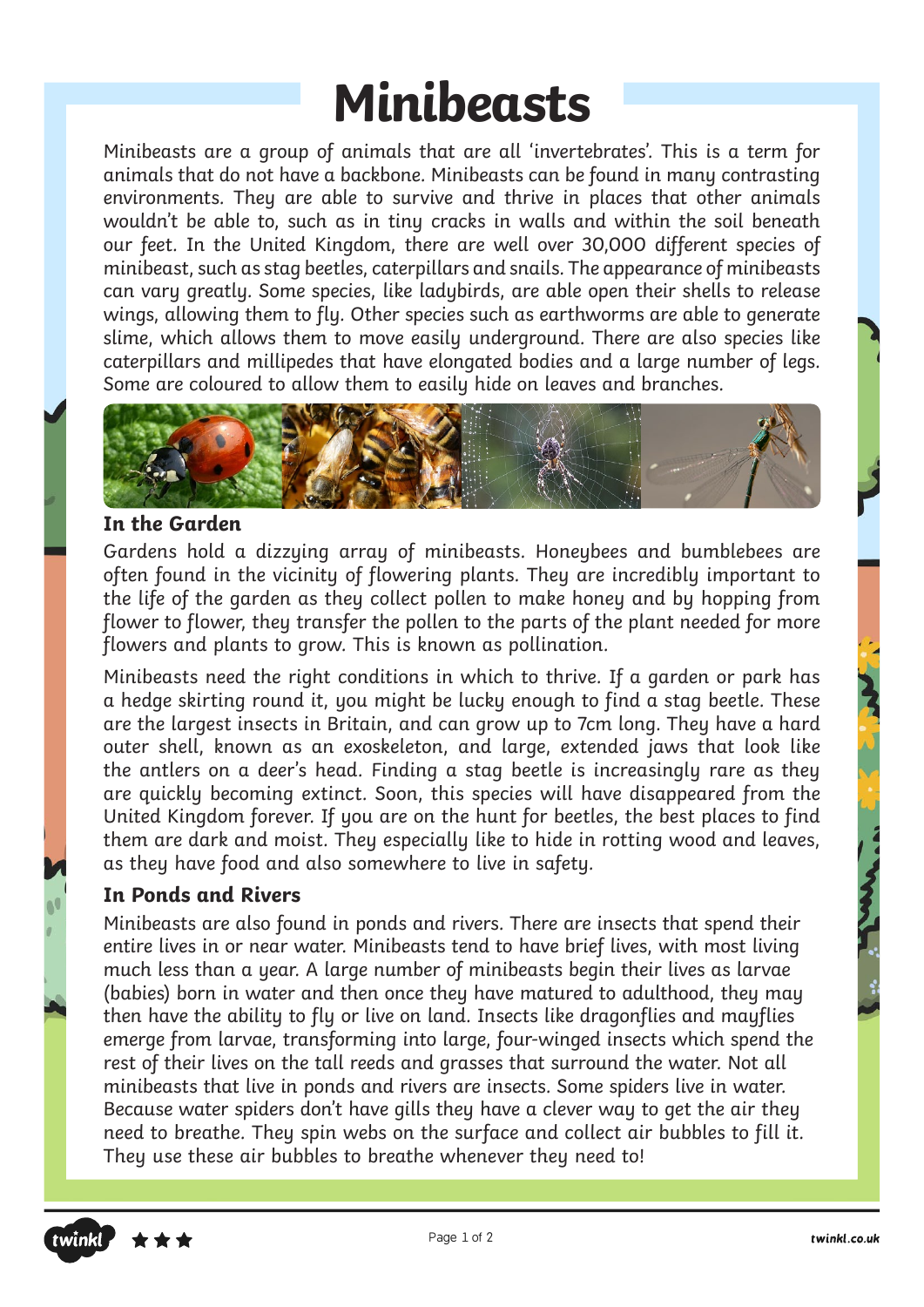Answer in full sentences.

1. Name two places where you might find a minibeast.

2. Why can't you see a ladybird's wings if it isn't flying?

3. Where would you look if you were trying to find a beetle?

4. Why are bees important?

5. Why is it hard to find a stag beetle?

6. How are stag beetles different from earthworms? Give two ways.

7. How do water spiders make sure they can breathe?

8. Write a short description of a minibeast you have seen. Use adjectives to give a full description.